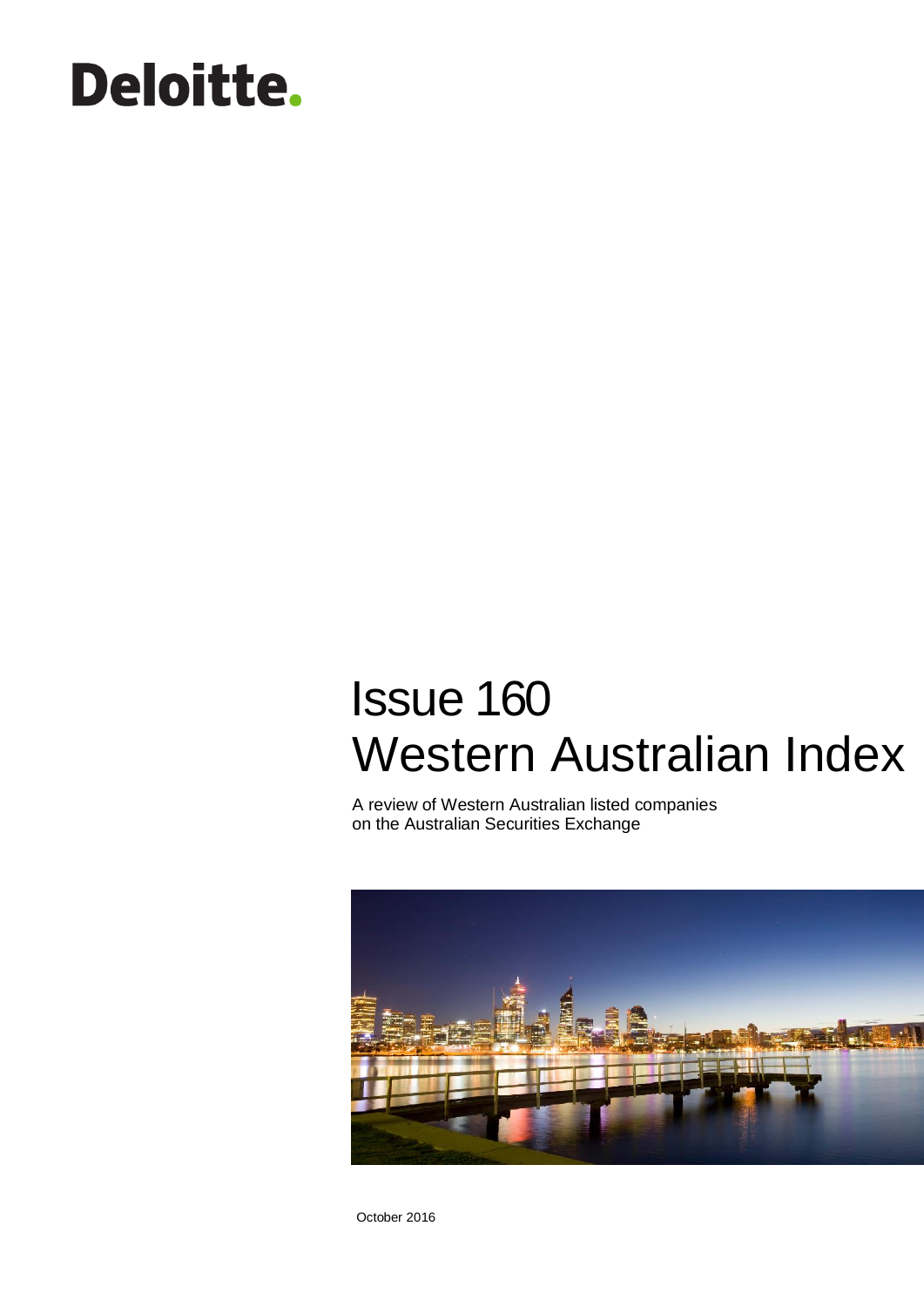## WA's top 100 listed companies

**as at 31 October 2016**

| <b>This</b><br><b>Month</b> | Last<br><b>Month</b> | <b>ASX</b> | <b>Long Company Name</b>             | <b>Mkt Cap</b><br>31 Oct | <b>Mkt Cap</b><br>30 Sept | Last<br><b>Price</b> | <b>High</b><br><b>Price</b> | Low<br><b>Price</b> | <b>EPS</b><br>(PoAb) |
|-----------------------------|----------------------|------------|--------------------------------------|--------------------------|---------------------------|----------------------|-----------------------------|---------------------|----------------------|
|                             |                      |            |                                      | 2016                     | 2016                      | (mth)                | (yr)                        | (yr)                |                      |
| $\mathbf{1}$                | $\mathbf{1}$         | <b>WES</b> | <b>Wesfarmers Limited</b>            | 46,288                   | 49,662                    | 44.10                | 44.59                       | 36.65               | 0.36                 |
| $\overline{\mathbf{2}}$     | 2                    | <b>WPL</b> | Woodside Petroleum Ltd.              | 23,900                   | 24,111                    | 28.62                | 32.63                       | 23.82               | (0.38)               |
| 3                           | 3                    | <b>FMG</b> | Fortescue Metals Group Limited       | 17,124                   | 15,412                    | 4.95                 | 5.30                        | 1.44                | 0.32                 |
| 4                           | 4                    | S32        | South32 Limited                      | 13,676                   | 12,825                    | 2.41                 | 2.46                        | 0.87                | (0.30)               |
| 5                           | 5                    | <b>NST</b> | Northern Star Resources Limited      | 2,498                    | 2,796                     | 4.66                 | 5.89                        | 2.36                | 0.25                 |
| 6                           | 7                    | IGO        | Independence Group NL                | 2,493                    | 2,452                     | 6.27                 | 8.20                        | 5.01                | 0.03                 |
| $\overline{\mathbf{z}}$     | 6                    | <b>ILU</b> | Iluka Resources Ltd.                 | 2,412                    | 2,621                     | 4.18                 | 4.49                        | 1.98                | (0.13)               |
| 8                           | 8                    | MIN        | Mineral Resources Ltd                | 2,164                    | 2,071                     | 11.07                | 11.68                       | 3.34                | (0.13)               |
| 9                           | 11                   | <b>NVT</b> | Navitas Limited                      | 1,923                    | 1,926                     | 3.21                 | 3.91                        | 2.98                | 0.48                 |
| 10                          | 9                    | <b>BWP</b> | <b>BWP Trust</b>                     | 1,908                    | 2,062                     | 3.86                 | 4.32                        | 1.76                | 0.22                 |
| 11                          | 10                   | <b>RRL</b> | Regis Resources Limited              | 1,628                    | 1,934                     | 5.21                 | 6.05                        | 4.01                | 0.24                 |
| 12                          | 12                   | AHG        | AUTOMOTIVE HOLDINGS GROUP<br>LIMITED | 1,343                    | 1,419                     | 4.28                 | 5.00                        | 3.64                | 0.29                 |
| 13                          | 13                   | <b>RSG</b> | Resolute Mining Limited              | 1,109                    | 1,298                     | 1.97                 | 2.35                        | 0.24                | 0.28                 |
| 14                          | 15                   | <b>SWM</b> | Seven West Media Limited             | 1,025                    | 1,101                     | 1.44                 | 1.86                        | 0.47                | 0.03                 |
| 15                          | 14                   | <b>SAR</b> | Saracen Mineral Holdings Limited     | 900                      | 1,161                     | 0.73                 | 1.23                        | 0.66                | 0.12                 |
| 16                          | 17                   | <b>MND</b> | Monadelphous Group Limited           | 875                      | 851                       | 1.51                 | 1.93                        | 0.86                | (0.05)               |
| 17                          | 16                   | <b>MLX</b> | Metals X Limited                     | 836                      | 915                       | 9.08                 | 11.92                       | 5.32                | 0.72                 |
| 18                          | 18                   | <b>SFR</b> | Sandfire Resources NL                | 820                      | 795                       | 5.04                 | 6.86                        | 4.65                | 0.31                 |
| 19                          | 19                   | <b>WSA</b> | Western Areas Limited                | 672                      | 784                       | 2.88                 | 3.24                        | 1.84                | (0.11)               |
| 20                          | 20                   | <b>GXY</b> | Galaxy Resources Limited             | 638                      | 593                       | 0.33                 | 0.58                        | 0.04                | 0.06                 |
| 21                          | 24                   | <b>PRU</b> | Perseus Mining Limited               | 625                      | 540                       | 1.49                 | 1.90                        | 1.09                | 0.26                 |
| 22                          | 22                   | <b>PLS</b> | Pilbara Minerals Limited             | 599                      | 558                       | 0.49                 | 0.87                        | 0.22                | (0.07)               |
| 23                          | 21                   | <b>TFC</b> | <b>TFS Corporation Limited</b>       | 543                      | 578                       | 0.63                 | 0.75                        | 0.35                | (0.01)               |
| 24                          | 25                   | ASB        | Austal Ltd.                          | 538                      | 512                       | 0.55                 | 0.70                        | 0.27                | (0.06)               |
| 25                          | 23                   | <b>GOR</b> | Gold Road Resources Limited          | 491                      | 543                       | 1.47                 | 2.56                        | 0.94                | (0.24)               |
| 26                          | 29                   | <b>BDR</b> | Beadell Resources Ltd                | 481                      | 444                       | 3.57                 | 4.00                        | 0.72                | (0.18)               |
| 27                          | 26                   | <b>DCN</b> | Dacian Gold Limited                  | 467                      | 484                       | 0.98                 | 1.12                        | 0.87                | 0.09                 |
| 28                          | 27                   | <b>PPC</b> | Peet Limited                         | 465                      | 480                       | 1.45                 | 1.75                        | 0.18                | 0.19                 |
| 29                          | 28                   | <b>ASL</b> | Ausdrill Ltd.                        | 412                      | 451                       | 0.42                 | 0.55                        | 0.13                | (0.01)               |
| 30                          | 31                   | <b>MLD</b> | <b>MACA Limited</b>                  | 410                      | 404                       | 1.63                 | 3.02                        | 0.93                | (0.55)               |
| 31                          | 32                   | RCR        | <b>RCR Tomlinson Limited</b>         | 370                      | 391                       | 1.74                 | 1.85                        | 0.65                | 0.10                 |
| 32                          | 30                   | <b>PRG</b> | Programmed Maintenance Services Ltd. | 369                      | 418                       | 2.81                 | 2.93                        | 1.11                | (0.12)               |
| 33                          | 38                   | <b>MGX</b> | Mount Gibson Iron Limited            | 356                      | 318                       | 4.90                 | 5.29                        | 3.65                | 0.55                 |
| 34                          | 33                   | <b>CWP</b> | Cedar Woods Properties Ltd.          | 355                      | 387                       | 7.00                 | 8.10                        | 3.34                | 0.61                 |
| 35                          | 35                   | <b>TOX</b> | Tox Free Solutions Ltd.              | 339                      | 331                       | 2.29                 | 3.17                        | 2.17                | 0.09                 |
| 36                          | 37                   | ASZ        | ASG Group Limited                    | 323                      | 321                       | 0.64                 | 2.25                        | 0.46                | (0.23)               |
| 37                          | 41                   | <b>SLR</b> | Silver Lake Resources Limited        | 317                      | 269                       | 1.59                 | 1.60                        | 0.88                | 0.06                 |
| 38                          | 39                   | <b>RAP</b> | ResApp Health Limited                | 307                      | 317                       | 0.29                 | 0.34                        | 0.16                | 0.08                 |
| 39                          | 34                   | <b>TBR</b> | Tribune Resources Ltd                | 300                      | 350                       | 0.49                 | 0.55                        | 0.03                | (0.01)               |
| 40                          | 36                   | LNG        | Liquefied Natural Gas Limited        | 286                      | 324                       | 2.44                 | 2.77                        | 1.19                | 0.30                 |
| 41                          | 48                   | <b>GNG</b> | GR Engineering Services Limited      | 281                      | 246                       | 0.54                 | 0.72                        | 0.15                | 0.01                 |
| 42                          | 49                   | ALK        | Alkane Resources Limited             | 278                      | 246                       | 2.70                 | 2.99                        | 0.48                | (0.03)               |
| 43                          | 46                   | <b>EDE</b> | Eden Energy Limited                  | 274                      | 250                       | 0.34                 | 0.42                        | 0.04                | 0.06                 |
| 44                          | 44                   | AFG        | AUSTRALIAN FINANCE GROUP LTD         | 273                      | 258                       | 1.20                 | 1.30                        | 0.91                | 0.11                 |
| 45                          | 40                   | <b>CII</b> | CI Resources Limited                 | 264                      | 282                       | 0.15                 | 0.29                        | 0.15                | (0.07)               |
| 46                          | 42                   | SMN        | Structural Monitoring Systems Plc    | 241                      | 267                       | 0.21                 | 0.35                        | 0.04                | (0.00)               |
| 47                          | 45                   | <b>PDN</b> | Paladin Energy Ltd                   | 240                      | 257                       | 0.88                 | 1.18                        | 0.19                | (0.04)               |
| 48                          | 43                   | MOY        | Millennium Minerals Limited.         | 226                      | 262                       | 1.61                 | 1.67                        | 0.72                | 0.13                 |
| 49                          | 50                   | <b>PEA</b> | Pacific Energy Ltd.                  | 218                      | 235                       | 0.49                 | 0.52                        | 0.18                | 0.01                 |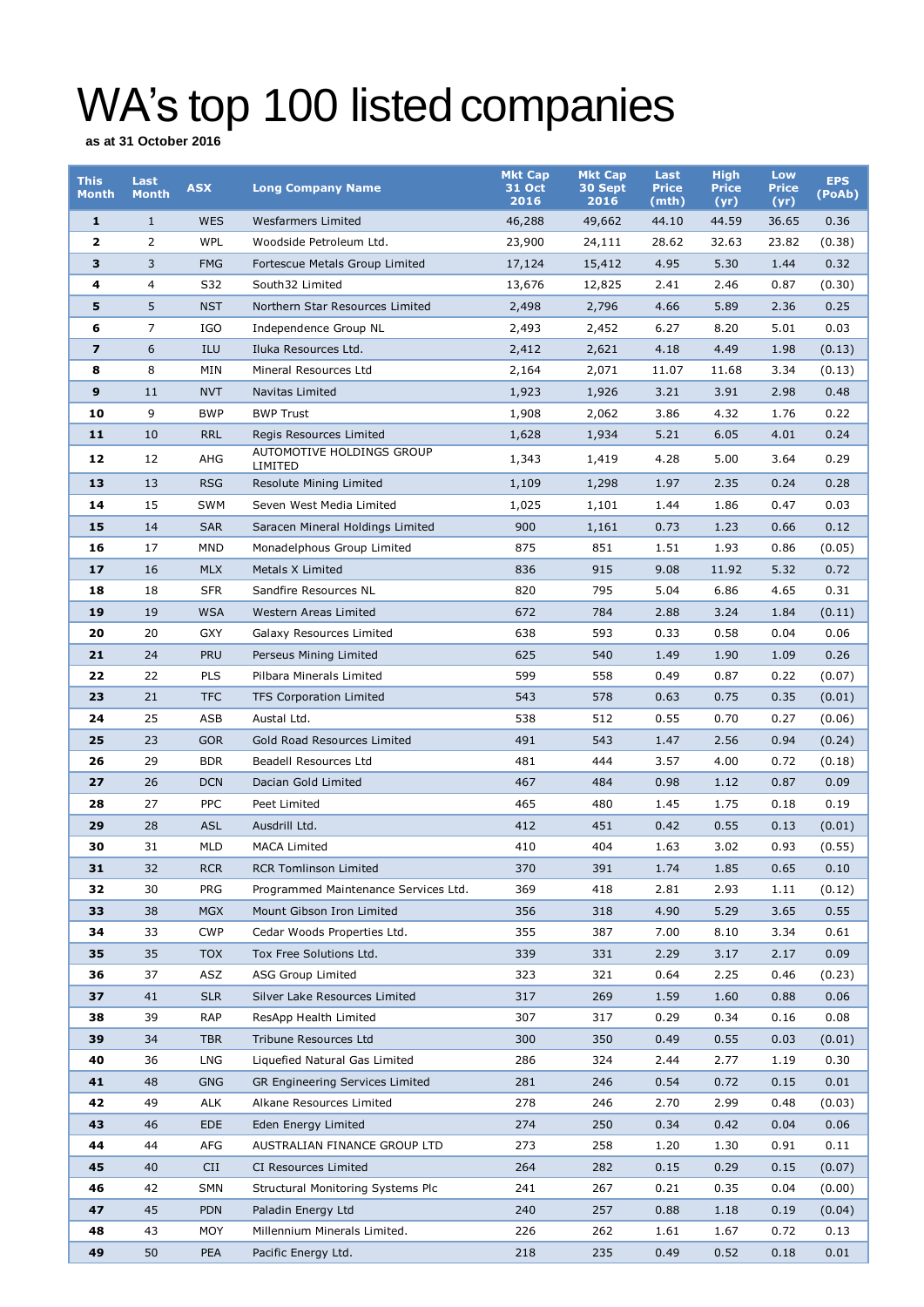| <b>This</b>  | Last         | <b>ASX</b>      | <b>Long Company Name</b>              | <b>Mkt Cap</b> | <b>Mkt Cap</b>  | Last                  | <b>High</b>          | Low                  | <b>EPS</b> |
|--------------|--------------|-----------------|---------------------------------------|----------------|-----------------|-----------------------|----------------------|----------------------|------------|
| <b>Month</b> | <b>Month</b> |                 |                                       | 31 Oct<br>2016 | 30 Sept<br>2016 | <b>Price</b><br>(mth) | <b>Price</b><br>(yr) | <b>Price</b><br>(yr) | (PoAb)     |
| 50           | 54           | <b>SEH</b>      | Sino Gas & Energy Holdings Ltd.       | 203            | 199             | 0.64                  | 0.67                 | 0.36                 | 0.04       |
| 51           | 47           | <b>BLK</b>      | Blackham Resources Limited            | 202            | 248             | 0.91                  | 1.17                 | 0.78                 | 0.04       |
| 52           | 51           | <b>FRI</b>      | <b>Finbar Group Limited</b>           | 201            | 212             | 0.69                  | 0.72                 | 0.10                 | (0.06)     |
| 53           | 63           | <b>IMD</b>      | Imdex Limited                         | 198            | 167             | 0.63                  | 0.65                 | 0.04                 | 0.08       |
| 54           | 52           | <b>CDV</b>      | Cardinal Resources Limited            | 196            | 209             | 0.10                  | 0.13                 | 0.03                 | (0.01)     |
| 55           | 56           | <b>LYC</b>      | Lynas Corporation Limited             | 195            | 192             | 0.63                  | 1.25                 | 0.41                 | 0.06       |
| 56           | 57           | <b>NMT</b>      | <b>Neometals Limited</b>              | 191            | 183             | 0.06                  | 0.14                 | 0.03                 | (0.03)     |
| 57           | 58           | <b>DCG</b>      | Decmil Group Limited.                 | 188            | 178             | 0.33                  | 0.52                 | 0.12                 | 0.16       |
| 58           | 55           | <b>DRM</b>      | Doray Minerals Limited                | 187            | 194             | 1.05                  | 1.12                 | 0.66                 | (0.35)     |
| 59           | 152          | HOM             | Homeloans Ltd.                        | 173            | 51              | 0.02                  | 0.03                 | 0.01                 | (0.07)     |
| 60           | 53           | <b>NWH</b>      | NRW Holdings Limited                  | 172            | 200             | 0.41                  | 0.77                 | 0.19                 | (0.30)     |
| 61           | 60           | <b>TRY</b>      | Troy Resources Limited                | 168            | 169             | 0.35                  | 0.45                 | 0.05                 | (0.03)     |
| 62           | 64           | <b>EZL</b>      | Euroz Ltd.                            | 165            | 161             | 0.23                  | 0.46                 | 0.11                 | (0.05)     |
| 63           | 67           | <b>CCV</b>      | Cash Converters International Limited | 158            | 155             | 0.59                  | 0.67                 | 0.17                 | (0.23)     |
| 64           | 68           | <b>ATU</b>      | Atrum Coal NL                         | 157            | 153             | 1.00                  | 1.01                 | 0.70                 | 0.02       |
| 65           | 65           | 88E             | 88 Energy Limited                     | 154            | 160             | 0.04                  | 0.08                 | 0.01                 | (0.00)     |
| 66           | 70           | <b>LOM</b>      | Lucapa Diamond Company Limited        | 153            | 150             | 0.63                  | 0.81                 | 0.08                 | (0.00)     |
| 67           | 61           | <b>WAF</b>      | West African Resources, Ltd.          | 152            | 168             | 0.32                  | 0.67                 | 0.30                 | (0.01)     |
| 68           | 59           | <b>BCK</b>      | Brockman Mining Limited               | 146            | 175             | 0.75                  | 1.07                 | 0.34                 | (0.08)     |
| 69           | 66           | <b>GCY</b>      | Gascoyne Resources Limited            | 146            | 160             | 0.73                  | 0.92                 | 0.33                 | 0.21       |
| 70           | 62           | <b>BRN</b>      | Brainchip Holdings Ltd                | 145            | 167             | 0.47                  | 0.61                 | 0.22                 | 0.01       |
| 71           | 81           | <b>BSE</b>      | <b>Base Resources Limited</b>         | 140            | 115             | 2.40                  | 2.90                 | 1.30                 | 0.25       |
| 72           | 73           | <b>AVB</b>      | Avanco Resources Limited              | 138            | 143             | 0.12                  | 0.16                 | 0.07                 | 0.00       |
| 73           | 71           | <b>RND</b>      | RAND Mining Ltd.                      | 135            | 144             | 0.06                  | 0.08                 | 0.05                 | (0.00)     |
| 74           | 69           | <b>MML</b>      | Medusa Mining Limited                 | 131            | 152             | 0.67                  | 1.22                 | 0.52                 | (0.04)     |
| 75           | 76           | OBJ             | <b>OBJ</b> Limited                    | 126            | 133             | 0.36                  | 0.57                 | 0.21                 | (0.39)     |
| 76           | 85           | <b>CVN</b>      | Carnarvon Petroleum Limited           | 122            | 109             | 0.08                  | 0.11                 | 0.05                 | (0.00)     |
| 77           | 78           | FWD             | Fleetwood Corp. Ltd.                  | 122            | 119             | 0.18                  | 0.19                 | 0.11                 | (0.03)     |
| 78           | 74           | <b>YOW</b>      | Yowie Group Ltd.                      | 122            | 137             | 1.95                  | 2.29                 | 1.00                 | (0.46)     |
| 79           | 79           | <b>WIC</b>      | Westoz Investment Company Limited     | 120            | 116             | 0.90                  | 0.94                 | 0.72                 | 0.00       |
| 80           | 98           | <b>AGO</b>      | Atlas Iron Limited                    | 119            | 91              | 2.90                  | 3.01                 | 1.13                 | 0.08       |
| 81           | 77           | <b>FND</b>      | Finders Resources Limited             | 115            | 121             | 0.17                  | 0.19                 | 0.03                 | (0.03)     |
| 82           | 75           | <b>MRM</b>      | MMA Offshore Limited                  | 114            | 134             | 0.11                  | 0.33                 | 0.10                 | (0.04)     |
| 83           | 99           | S <sub>2R</sub> | S2 Resources Ltd                      | 112            | 91              | 0.06                  | 0.06                 | 0.02                 | $\sim$     |
| 84           | 72           | MAH             | MacMahon Holdings Ltd.                | 110            | 143             | 0.26                  | 0.38                 | 0.08                 | (0.43)     |
| 85           | 90           | <b>TNG</b>      | <b>TNG Limited</b>                    | 109            | 101             | 0.11                  | 0.13                 | 0.07                 | (0.01)     |
| 86           | 80           | LYL             | Lycopodium Ltd.                       | 107            | 115             | 0.60                  | 0.77                 | 0.28                 | (0.01)     |
| 87           | 87           | <b>TAM</b>      | Tanami Gold NL                        | 106            | 108             | 0.09                  | 0.09                 | 0.04                 | 0.01       |
| 88           | 92           | <b>PEN</b>      | Peninsula Energy Limited              | 105            | 99              | 0.20                  | 0.26                 | 0.09                 | (0.02)     |
| 89           | 89           | <b>SRG</b>      | <b>SRG Limited</b>                    | 103            | 103             | 1.63                  | 1.65                 | 0.56                 | 0.10       |
| 90           | 135          | <b>EMR</b>      | <b>Emerald Resources</b>              | 102            | 64              | 0.14                  | 0.21                 | 0.10                 | (0.01)     |
| 91           | 95           | <b>SFG</b>      | Seafarms Group Limited                | 100            | 96              | 0.31                  | 0.35                 | 0.12                 | 0.07       |
| 92           | 84           | PAN             | Panoramic Resources Limited           | 99             | 109             | 0.56                  | 1.45                 | 0.48                 | (0.02)     |
| 93           | 102          | GCS             | Global Construction Services Limited  | 98             | 90              | 0.54                  | 0.74                 | 0.31                 | (0.02)     |
| 94           | 115          | AMN             | Agrimin Limited                       | 98             | 74              | 0.24                  | 1.45                 | 0.22                 | (0.06)     |
| 95           | 86           | <b>SFX</b>      | Sheffield Resources Limited           | 95             | 108             | 0.09                  | 0.13                 | 0.06                 | (0.03)     |
| 96           | 88           | <b>AEV</b>      | Avenira Limited                       | 95             | 105             | 0.05                  | 0.08                 | 0.04                 | (0.03)     |
| 97           | 94           | <b>WLD</b>      | Wellard Limited                       | 94             | 96              | 0.12                  | 0.16                 | 0.05                 | 0.03       |
| 98           | 91           | <b>OTC</b>      | <b>OTOC Limited</b>                   | 92             | 100             | 0.01                  | 0.04                 | 0.01                 | (0.05)     |
| 99           | 82           | WLF             | Wolf Minerals Limited                 | 91             | 114             | 0.37                  | 0.86                 | 0.11                 | (0.05)     |
| 100          | 109          | <b>AHZ</b>      | Admedus Ltd                           | 91             | 82              | 1.83                  | 2.05                 | 1.57                 | 0.20       |

*Note: in order to qualify for the WA Index, companies need to have a registered office in WA, be listed and have a physical presence in WA (i.e. operations or head office)*